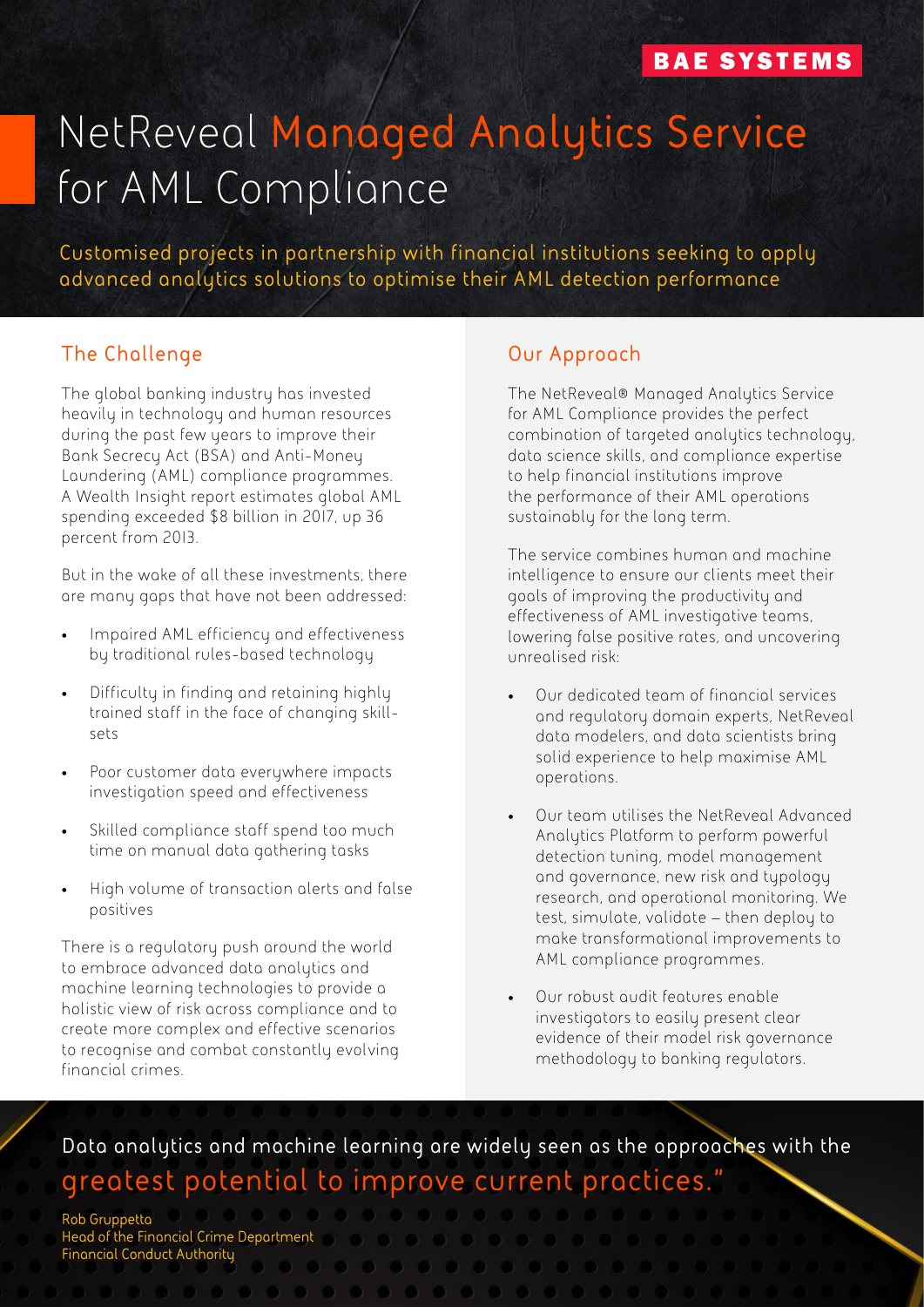### **Additional Capabilities**

| Feature                              | Benefit                                                                                                                                                                                                                                                              |
|--------------------------------------|----------------------------------------------------------------------------------------------------------------------------------------------------------------------------------------------------------------------------------------------------------------------|
| Advanced detection technology        | Avoid missing suspicious activity amongst a sea of low value alerts<br>and investigations - move on from the limitations of the traditional<br>rules-based methods for detection of suspicious activities to<br>sophisticated analytical and machine learning models |
| Reduce detection time                | Improved detection effectiveness through lower False-Positive                                                                                                                                                                                                        |
| and remove errors                    | rates and increased True-Positive rates                                                                                                                                                                                                                              |
| Modernise their compliance           | Demonstrate controlled application of advanced analytics to build                                                                                                                                                                                                    |
| programme and regulator relationship | confidence and trust with regulators                                                                                                                                                                                                                                 |

#### **What it Covers**

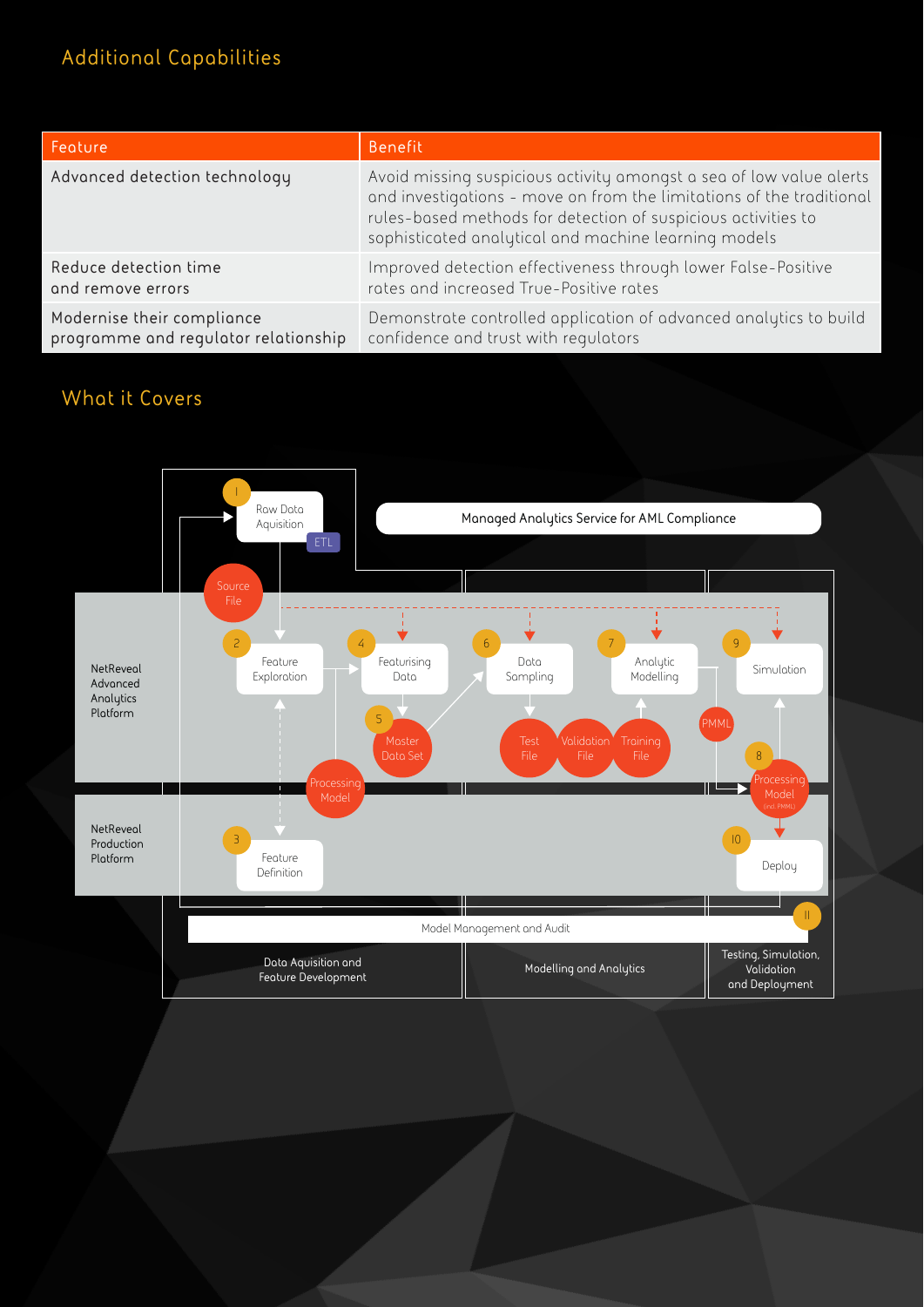#### **NetReveal Editions**

NetReveal solutions are available in three feature levels, called Editions. that meet the unique requirements of global financial institutions. Licences are sold with support and maintenance and are available from 3-10 year terms.

**Foundation Edition –** recommended for financial institutions who are at the beginning of their compliance journey. As compliance maturity grows, organisations can easily take on more advanced features in accordance with their needs by upgrading to the Enhanced or Advanced Editions.

**Enhanced Edition –** best suited for financial institutions who have a more established compliance programme and are looking to enhance existing technology investments before budgeting for new value-add solutions.

**Advanced Edition –** tailored for financial institutions who are ready to excel in their compliance measures by using the most advanced analytics technologies such as our Artificial Intelligence capabilities to harness and eliminate as many false positive alerts as possible.

# **Why BAE Systems?**

- **• For over 20 years** BAE Systems has been providing NetReveal Compliance and Fraud solutions to more than **50% of the Top 40 Tier I global financial institutions.**
- **• Our data science practitioners** and subject matter experts boast years of **deep domain and financial services experience.**
- **• Our solutions provide a breadth of functionality:** holistic single platform, white box detection, along with **efficient and intuitive user interfaces.**

#### **Why the NetReveal Platform?**

NetReveal utilises robotic process automation (RPA) and other innovations that improve operational efficiency and transform the effectiveness of investigators and analysts. Features include:

- **• A single centralised 360-degree** customer view, covering all pillars of compliance, consolidating customer associated information (e.g. KYC) with a fully audited trail of historical alert and case investigations. This central investigation source has improved efficiency by 30-40%, fostering intelligence-led alert and case disposition decisions.
- **• Advanced** analytics with artificial intelligence and machine learning which operate in conjunction with existing detection logic to detect new criminal approaches and trends in AML and Fraud.
- **• Real-time** and batch connectivity to minimise potential risk to your organization.
- **• Profiling** based on specific entity (e.g. account, customer, transaction), flexible segmentation and peer group, behavioral, and risk analysis.
- **• Componentised** (or de-coupled) technology stack increases deployment flexibility and makes future upgrades easier.
- **• Auditability** on decisions and actions that can be easily reviewed by line of business leads through to external auditors.